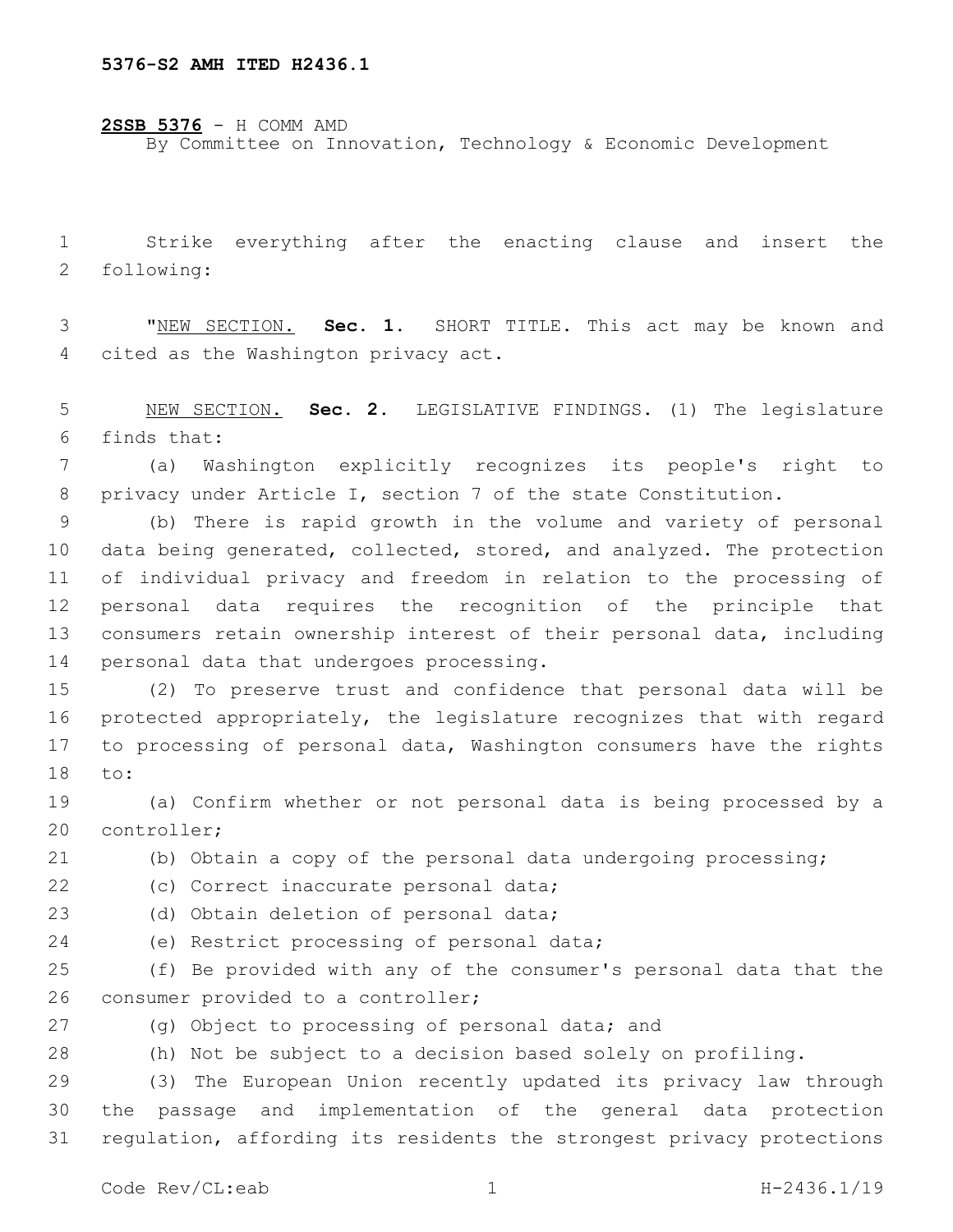in the world. Washington residents deserve to enjoy the same level of 2 robust privacy safeguards.

 (4) Washington residents have long enjoyed an expectation of privacy in their public movements. The development of new technology like facial recognition could, if deployed indiscriminately and without proper regulation, enable the constant surveillance of any individual. Washington residents should have the right to a reasonable expectation of privacy in their movements, and thus should be free from ubiquitous and surreptitious surveillance using facial recognition technology. Further, Washington residents should have the right to expect information about the capabilities, possible bias, and limitations of facial recognition technology and that it should not be deployed by private sector organizations without proper public 14 notice.

 NEW SECTION. **Sec. 3.** DEFINITIONS. The definitions in this section apply throughout this chapter unless the context clearly requires otherwise.

 (1) "Affiliate" means a legal entity that controls, is controlled 19 by, or is under common control with, another legal entity.

 (2) "Business associate" has the same meaning as in Title 45 C.F.R., established pursuant to the federal health insurance 22 portability and accountability act of 1996.

 (3) "Business purpose" means the processing of personal data for the controller's or its processor's operational purposes, or other notified purposes, provided that the processing of personal data must be reasonably necessary and proportionate to achieve the operational purposes for which the personal data was collected or processed or for another operational purpose that is compatible with the context in which the personal data was collected. Business purposes include:

 (a) Auditing related to a current interaction with the consumer and concurrent transactions including, but not limited to, counting ad impressions, verifying positioning and quality of ad impressions, 33 and auditing compliance with this specification and other standards;

 (b) Detecting security incidents, protecting against malicious, deceptive, fraudulent, or illegal activity, prosecuting those responsible for that activity, and notifying consumers of illegal 37 activity that impacts personal data;

 (c) Identifying and repairing errors that impair existing or 39 intended functionality;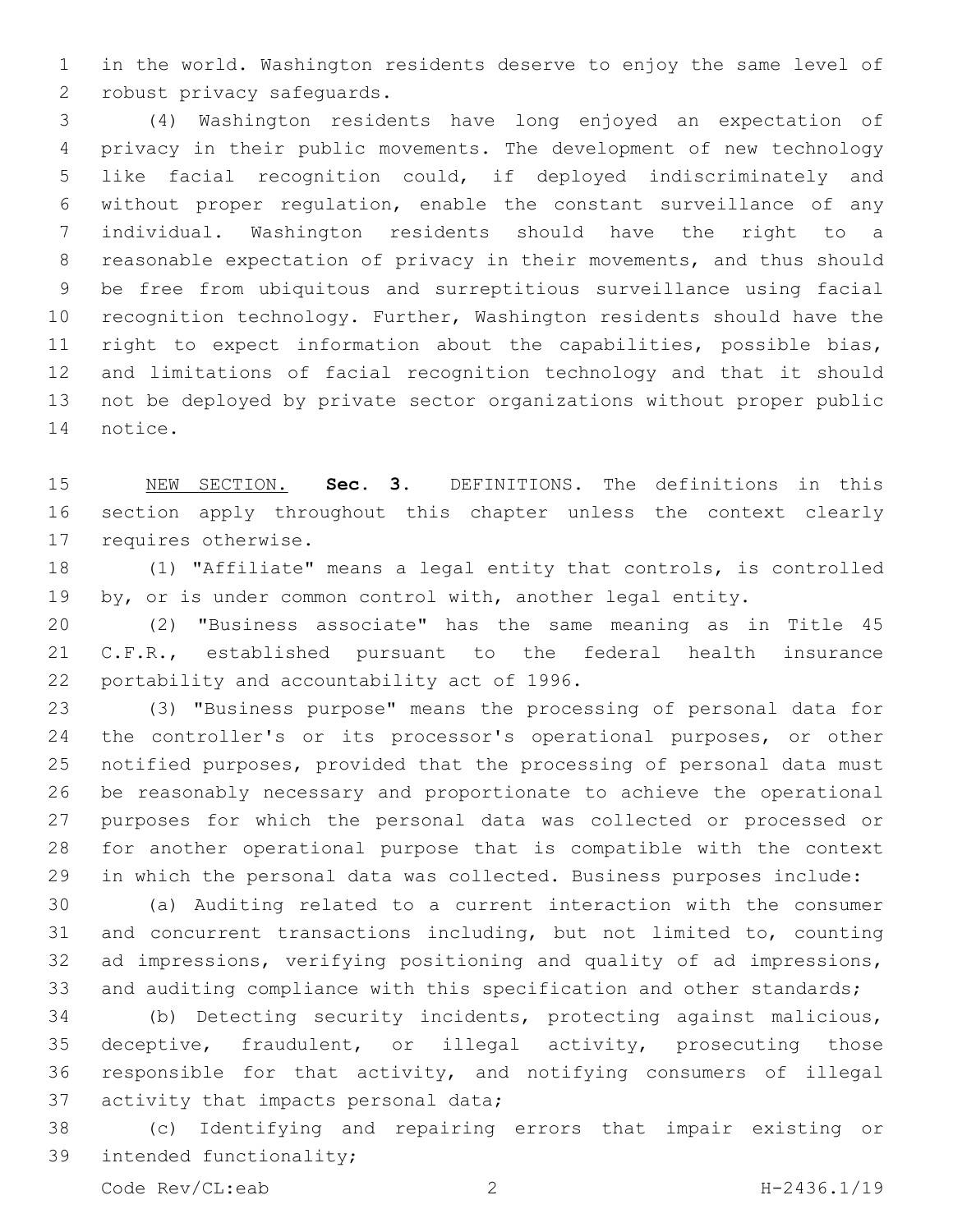(d) Short-term, transient use, provided the personal data is not disclosed to another third party and is not used to build a profile about a consumer or otherwise alter an individual consumer's experience outside the current interaction including, but not limited to, the contextual customization of ads shown as part of the same interaction;6

 (e) Maintaining or servicing accounts, providing customer service, processing or fulfilling orders and transactions, verifying customer information, processing payments, or providing financing;

 (f) Undertaking internal research for technological development; 11 or

12 (g) Authenticating a consumer's identity.

(4) "Child" means any natural person under thirteen years of age.

 (5) "Consent" means a clear affirmative act signifying a freely given, specific, informed, and unambiguous indication of a consumer's agreement to the processing of personal data relating to the consumer, such as by a written statement or other clear affirmative 18 action.

 (6) "Consumer" means a natural person who is a Washington resident acting only in an individual or household context. It does not include a natural person acting in a commercial or employment 22 context.

 (7) "Controller" means the natural or legal person which, alone 24 or jointly with others, determines the purposes and means of the 25 processing of personal data.

 (8) "Covered entity" has the same meaning as in Title 45 C.F.R., established pursuant to the federal health insurance portability and 28 accountability act of 1996.

 (9)(a) "Data broker" means a business, or unit or units of a business, separately or together, that knowingly collects and sells or licenses to third parties the brokered personal information of a consumer with whom the business does not have a direct relationship.

 (b) Providing publicly available information through real-time or near real-time alert services for health or safety purposes, and the collection and sale or licensing of brokered personal information incidental to conducting those activities, does not qualify the 37 business as a data broker.

 (c) Providing 411 directory assistance or directory information services, including name, address, and telephone number, on behalf of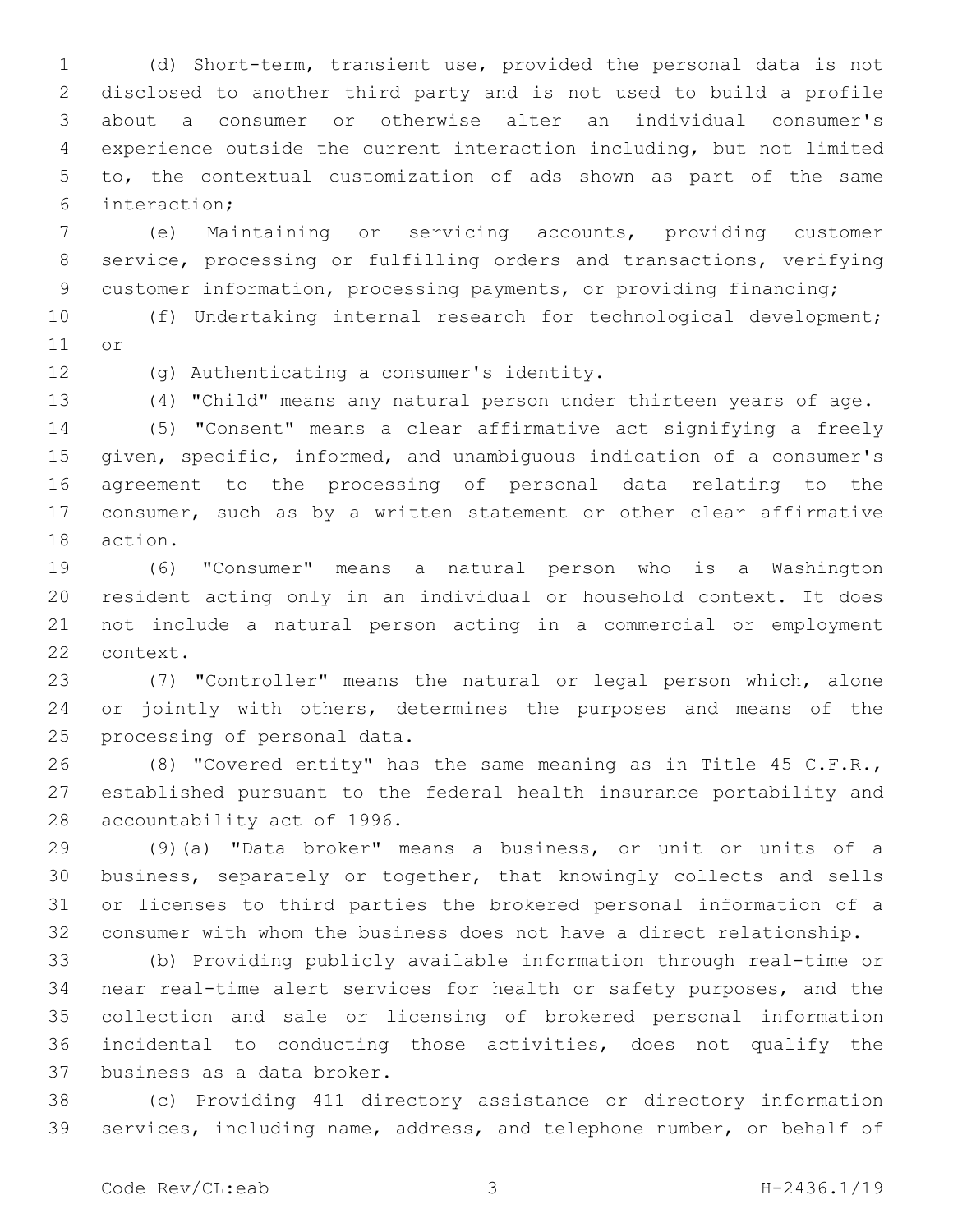or as a function of a telecommunications carrier, does not qualify 2 the business as a data broker.

(10) "Deidentified data" means:3

 (a) Data that cannot be linked to a known natural person without 5 additional information kept separately; or

 (b) Data (i) that has been modified to a degree that the risk of reidentification is small, (ii) that is subject to a public commitment by the controller not to attempt to reidentify the data, and (iii) to which one or more enforceable controls to prevent reidentification has been applied. Enforceable controls to prevent reidentification may include legal, administrative, technical, or 12 contractual controls.

 (11) "Developer" means a person who creates or modifies the set of instructions or programs instructing a computer or device to 15 perform tasks.

 (12) "Facial recognition" means technology that analyzes facial features for the unique personal identification of natural persons in 18 still or video images.

 (13) "Health care facility" has the same meaning as in RCW 70.02.010.20

 (14) "Health care information" has the same meaning as in RCW 70.02.010.22

 (15) "Health care provider" has the same meaning as in RCW 70.02.010.24

 (16) "Identified or identifiable natural person" means a person who can be readily identified, directly or indirectly, in particular by reference to an identifier, including, but not limited to, a name, an online identifier, an identification number, or specific 29 geolocation data.

 (17) "Legal effects" means, without limitation, denial of consequential services or support, such as financial and lending services, housing, insurance, education enrollment, criminal justice, employment opportunities, health care services, and other similarly 34 significant effects.

 (18) "Personal data" means any information that is linked or reasonably linkable to an identified or identifiable natural person. 37 Personal data does not include deidentified data.

 (19) "Process" or "processing" means any collection, use, storage, disclosure, analysis, deletion, or modification of personal 40 data.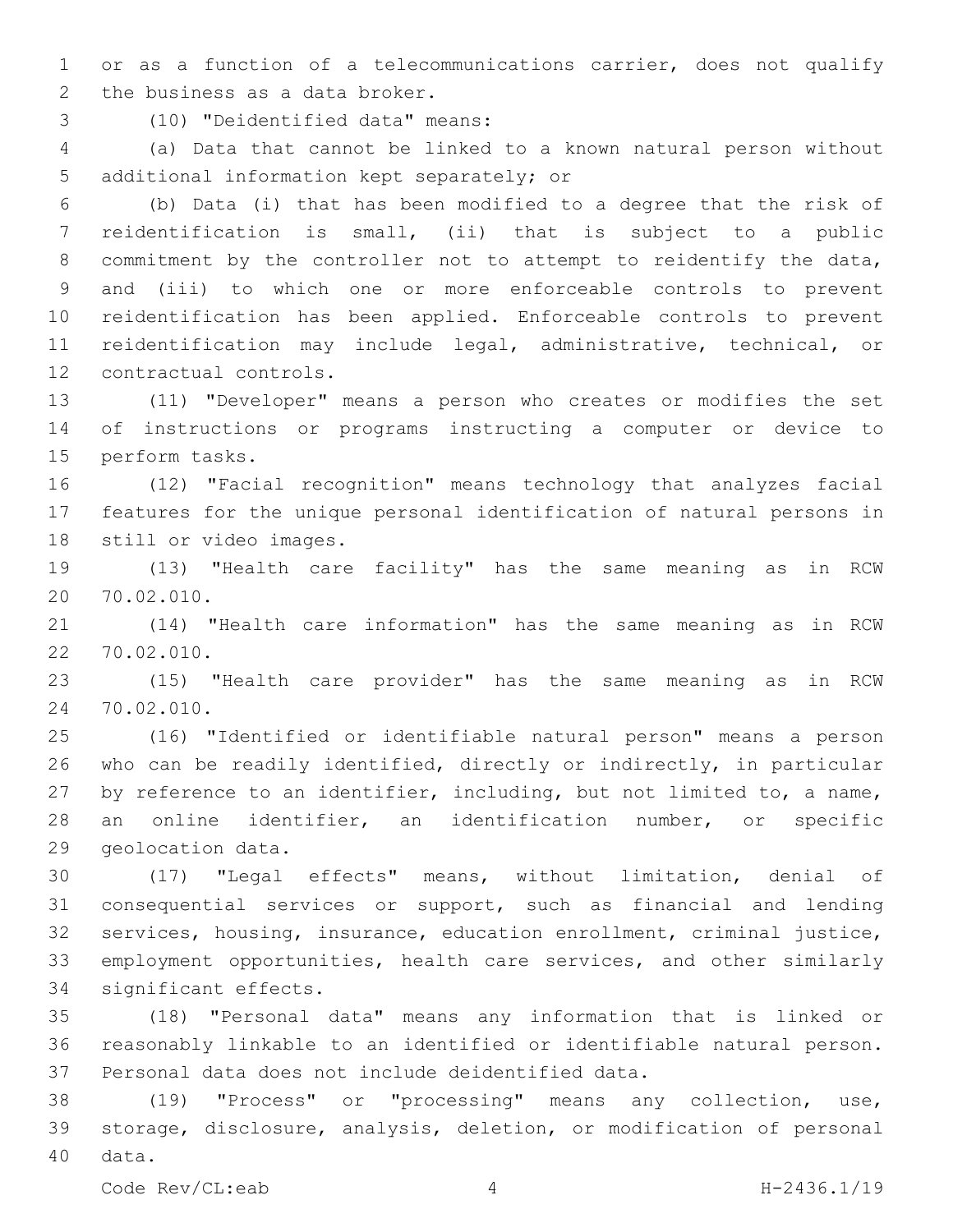(20) "Processor" means a natural or legal person that processes 2 personal data on behalf of the controller.

 (21) "Profiling" means any form of automated processing of personal data consisting of the use of personal data to evaluate certain personal aspects relating to a natural person, in particular to analyze or predict aspects concerning that natural person's economic situation, health, personal preferences, interests, 8 reliability, behavior, location, or movements.

 (22) "Protected health information" has the same meaning as in Title 45 C.F.R., established pursuant to the federal health insurance 11 portability and accountability act of 1996.

 (23) "Publicly available information" means information that is lawfully made available from federal, state, or local government 14 records.

 (24) "Restriction of processing" means the marking of stored personal data with the aim of limiting the processing of such 17 personal data in the future.

 (25)(a) "Sale," "sell," or "sold" means the exchange of personal data for consideration by the controller to a third party for purposes of licensing or selling personal data at the third party's 21 discretion to additional third parties.

 (b) "Sale" does not include the following: (i) The disclosure of personal data to a processor who processes the personal data on behalf of the controller; (ii) the disclosure of personal data to a third party with whom the consumer has a direct relationship for purposes of providing a product or service requested by the consumer or otherwise in a manner that is consistent with a consumer's reasonable expectations considering the context in which the consumer provided the personal data to the controller; (iii) the disclosure or transfer of personal data to an affiliate of the controller; or (iv) the disclosure or transfer of personal data to a third party as an asset that is part of a merger, acquisition, bankruptcy, or other transaction in which the third party assumes control of all or part of the controller's assets, if consumers are notified of the transfer of their data and of their rights under this chapter.

 (26) "Sensitive data" means (a) personal data revealing racial or ethnic origin, religious beliefs, mental or physical health condition or diagnosis, or sex life or sexual orientation; (b) the processing of genetic or biometric data for the purpose of uniquely identifying a natural person; or (c) the personal data of a known child.

Code Rev/CL:eab 5 H-2436.1/19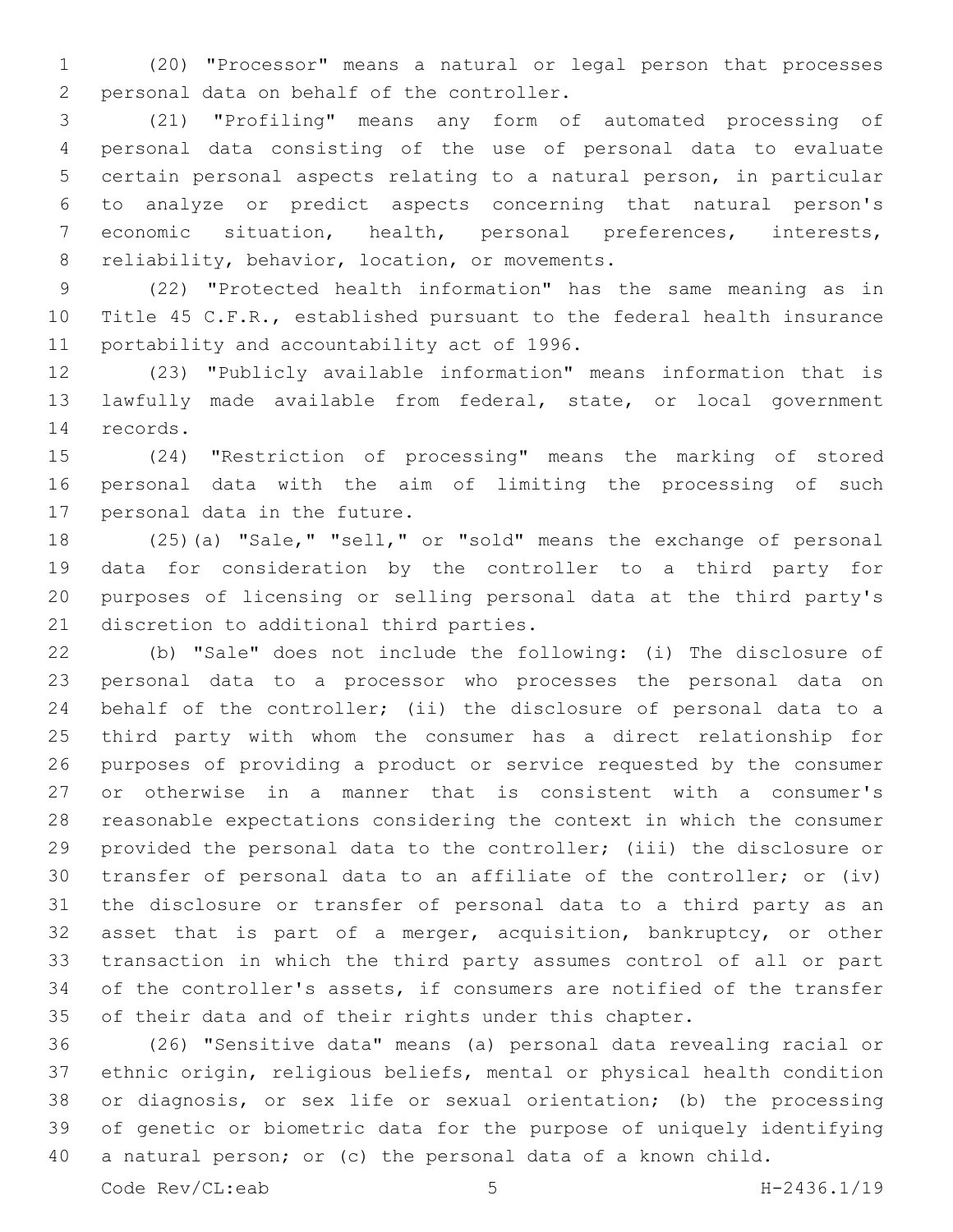(27) "Targeted advertising" means displaying advertisements to a consumer where the advertisement is selected based on personal data obtained or inferred over time from a consumer's activities across nonaffiliated web sites, applications, or online services to predict user preferences or interests. Targeted advertising does not include advertising to a consumer based upon the consumer's visits to a web site, application, or online service that a reasonable consumer would believe to be associated with the publisher where the ad is placed based on common branding, trademarks, or other indicia of common ownership, or in response to the consumer's request for information 11 or feedback.

 (28) "Third party" means a natural or legal person, public 13 authority, agency, or body other than the consumer, controller, or an 14 affiliate of the processor of the controller.

 (29) "Verified request" means the process through which a consumer may submit a request to exercise a right or rights set forth 17 in this chapter, and by which a controller can reasonably authenticate the request and the consumer making the request using 19 reasonable means.

 NEW SECTION. **Sec. 4.** JURISDICTIONAL SCOPE. (1) This chapter applies to legal entities that conduct business in Washington or produce products or services that are intentionally targeted to residents of Washington.

- 24 (2) This chapter does not apply to:
- 25 (a) State and local governments;
- 26 (b) Municipal corporations.
- (3) This chapter does not apply to the following information:

 (a) Protected health information collected, used, or disclosed for purposes of the federal health insurance portability and accountability act of 1996 and related regulations, if the collection, use, or disclosure is in compliance with that law;

 (b) Health care information collected, used, or disclosed for purposes of chapter 70.02 RCW, if the collection, use, or disclosure 34 is in compliance with that law;

 (c) Patient identifying information maintained for purposes of 42 C.F.R. Part 2, established pursuant to 42 U.S.C. Sec. 290 dd-2 if the information is processed or disclosed only for the purposes of that law;38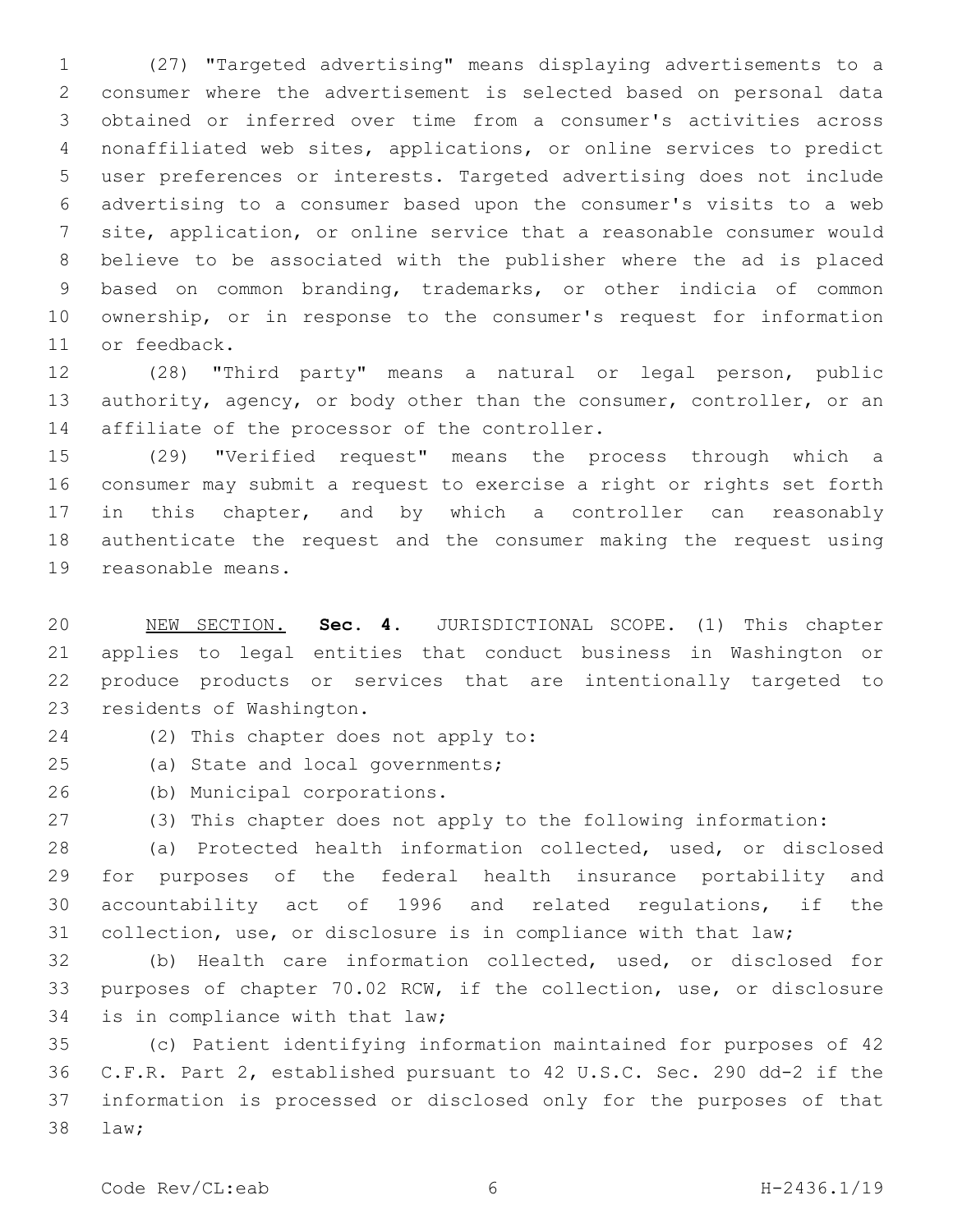(d) Identifiable private information processed in compliance with and solely for purposes of the federal policy for the protection of human subjects, 45 C.F.R. Part 46, or identifiable private information that is otherwise information collected as part of human subjects research pursuant to the good clinical practice guidelines issued by the international council for harmonisation, or the 7 protection of human subjects under 21 C.F.R. Parts 50 and 56;

 (e) Information and documents created specifically for, and 9 collected and maintained by:

 (i) A quality improvement committee in compliance with and solely for purposes of RCW 43.70.510, 70.230.080, or 70.41.200;

 (ii) A peer review committee in compliance with and solely for 13 purposes of RCW 4.24.250;

 (iii) A quality assurance committee in compliance with and solely 15 for purposes of RCW 74.42.640 or 18.20.390;

 (iv) A hospital, as defined in RCW 43.70.056, for reporting of health care-associated infections for purposes of RCW 43.70.056, a notification of an incident for purposes of RCW 70.56.040(5), or reports regarding adverse events for purposes of RCW 70.56.020(2)(b), if the reporting or disclosure is in compliance with those 21 provisions;

 (f) Information and documents created for purposes of the federal health care quality improvement act of 1986, and related regulations, if the processing or disclosure of the information is in compliance 25 with that law; or

 (g) Patient safety work product information for purposes of 42 C.F.R. Part 3, established pursuant to 42 U.S.C. Sec. 299b-21-26, if the processing or disclosure of the information is in compliance with 29 that  $law;$ 

 (h) Personal data provided to, from, or held by a consumer reporting agency as defined by 15 U.S.C. Sec. 1681a(f), if the collection, processing, sale, or disclosure is in compliance with the federal fair credit reporting act (15 U.S.C. Sec. 1681 et seq.);

 (i) Personal data collected, processed, sold, or disclosed pursuant to the federal Gramm Leach Bliley act (P.L. 106-102), and implementing regulations, if the collection, processing, sale, or 37 disclosure is in compliance with that law;

 (j) Personal data collected, processed, sold, or disclosed pursuant to the federal driver's privacy protection act of 1994 (18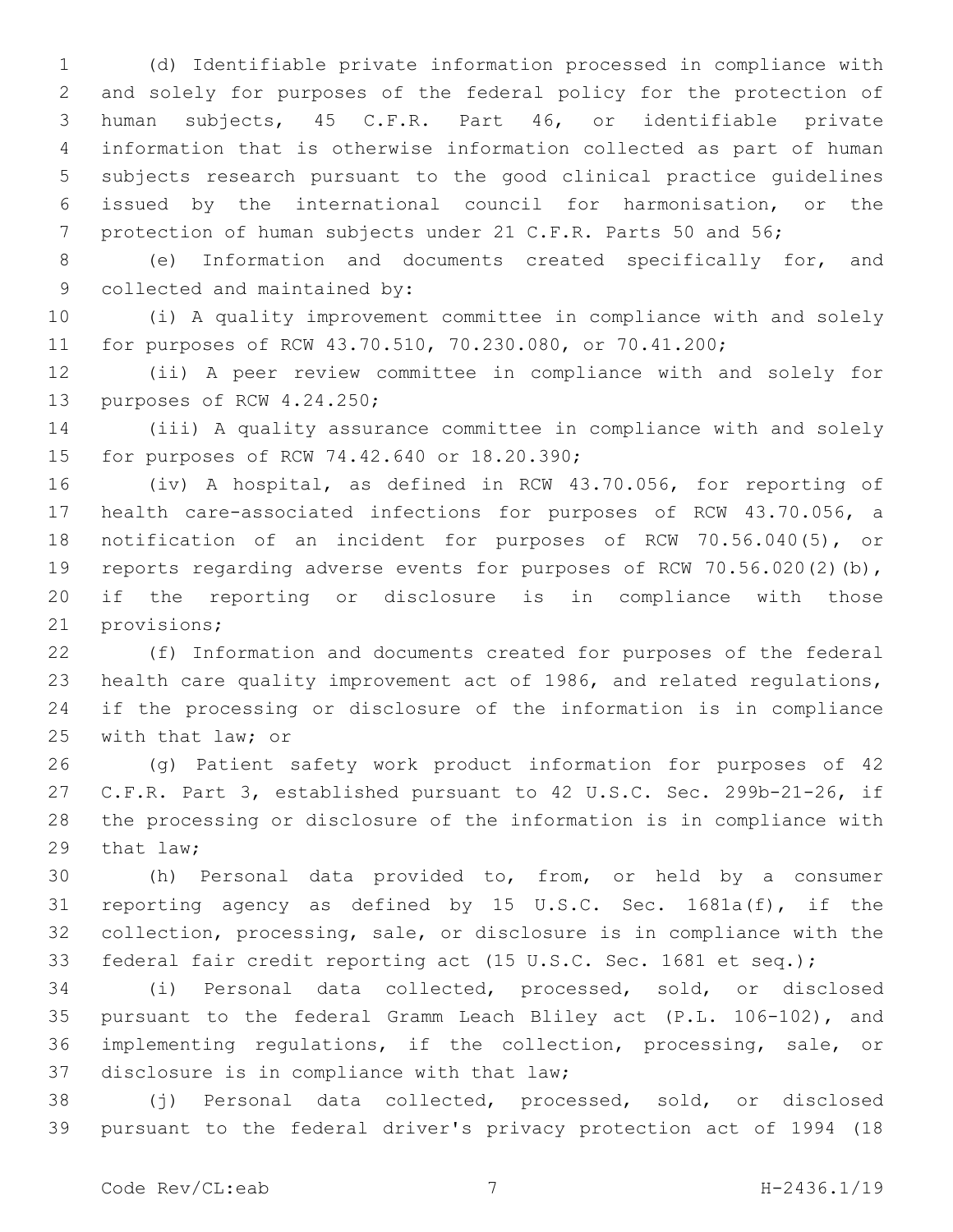U.S.C. Sec. 2721 et seq.), if the collection, processing, sale, or 2 disclosure is in compliance with that law; or

 (k) Data maintained and processed solely for employment records purposes.4

 NEW SECTION. **Sec. 5.** RESPONSIBILITY ACCORDING TO ROLE. (1) Controllers are responsible for meeting the obligations established under this chapter.

 (2) Processors are responsible under this act for adhering to the instructions of the controller and assisting the controller to meet 10 its obligations under this chapter.

 (3) Processing by a processor is governed by a contract between the controller and the processor that is binding on the processor and that sets out the processing instructions to which the processor is 14 bound.

 (4) Third parties are responsible for assisting controllers and processors in meeting their obligations under this chapter with regard to personal data that third parties receive from controllers 18 or processors.

 NEW SECTION. **Sec. 6.** CONSUMER RIGHTS. A consumer retains ownership interest in the consumer's personal data processed by a controller or a processor and may exercise any of the consumer rights set forth in section 2 of this act by submitting to a controller a verified request that specifies which rights the consumer wishes to exercise.

 (1) Upon receiving a verified consumer request, a controller must confirm whether or not the consumer's personal data is being processed by the controller, including whether such personal data is sold to data brokers, and, where the consumer's personal data is 29 being processed by the controller, provide access to such personal data that the controller maintains in identifiable form.

 (2) Upon receiving a verified consumer request, a controller must provide in a commonly used electronic format a copy of the consumer's personal data that is undergoing processing and that the controller 34 maintains in identifiable form.

 (3) Upon receiving a verified consumer request, a controller must correct the consumer's inaccurate personal data that the controller maintains in identifiable form, or complete the consumer's incomplete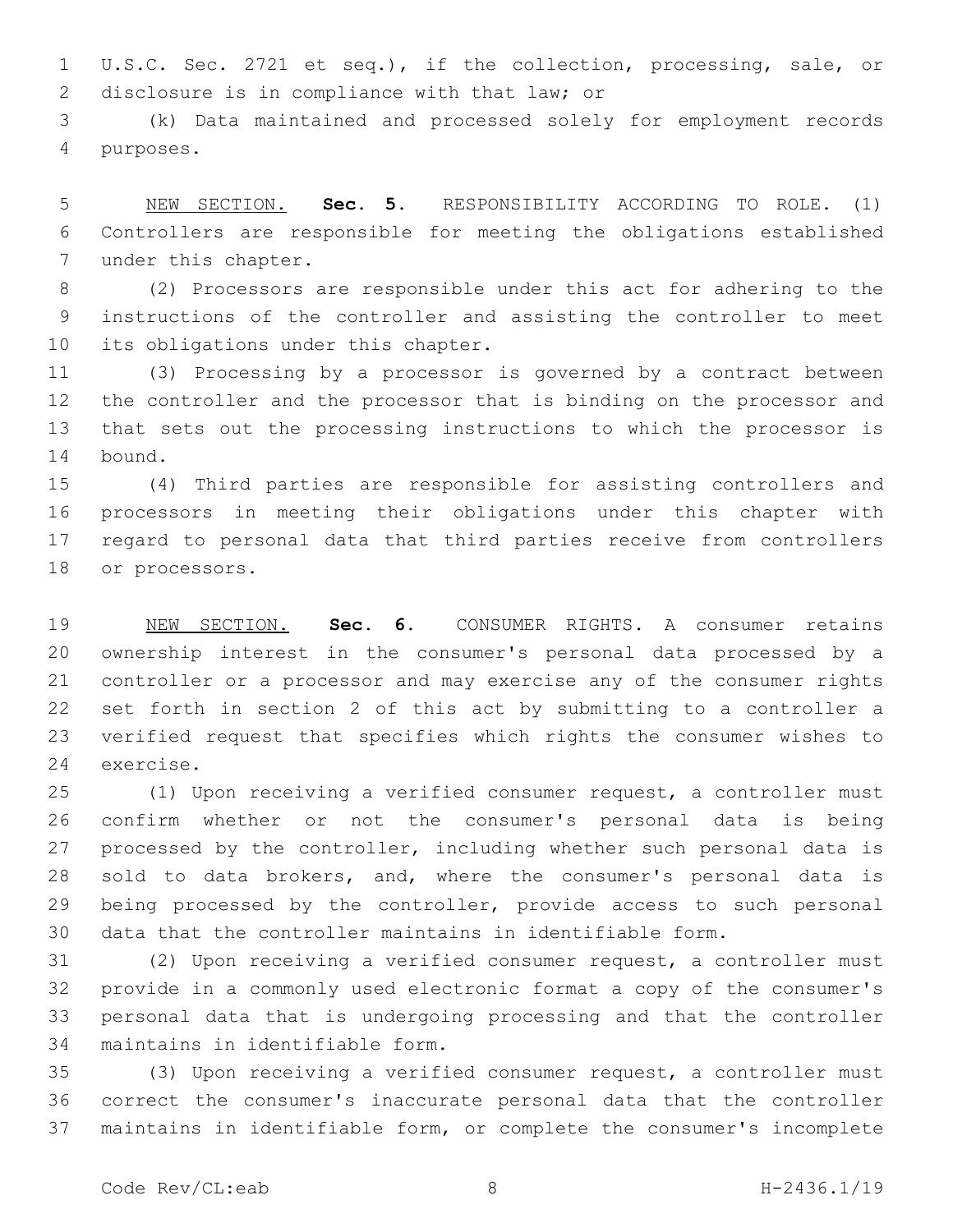personal data, including by means of providing a supplementary 2 statement where appropriate.

 (4) Upon receiving a verified consumer request, a controller must delete the consumer's personal data that the controller maintains in identifiable form, if one of the following grounds applies:

 (a) The personal data is no longer necessary in relation to the 7 purposes for which it was collected or processed;

 (b) The consumer withdraws consent for processing that requires consent under section 9(3) of this act, and there are no other 10 legitimate grounds for processing;

 (c) The consumer objects to processing pursuant to this section and the processing is for direct marketing or targeted advertising 13 purposes;

(d) The personal data has been unlawfully processed; or

 (e) The personal data must be deleted to comply with a legal obligation under local, state, or federal law to which the controller 17 is subject.

 (5) Upon receiving a verified consumer request, a controller must take reasonable steps to inform other controllers or processors of which the controller is aware, and which are processing the consumer's personal data they received from the controller, that the consumer has requested deletion of any copies of or links to the 23 consumer's personal data.

 (6)(a) Upon receiving a verified consumer request, a controller must restrict processing of the consumer's personal data if the purpose for which the personal data is being processed is: (i) Inconsistent with a purpose for which the personal data was collected; (ii) inconsistent with a purpose disclosed to the consumer at the time of collection or authorization; (iii) inconsistent with exercising the right of free speech; or (iv) unlawful.

 (b) Where personal data is subject to a restriction of processing under this subsection, the personal data must, with the exception of storage, only be processed (i) with consumer's consent; (ii) for the establishment, exercise, or defense of legal claims; (iii) for the protection of the rights of another natural or legal person; (iv) for reasons of important public interest under federal, state, or local law; (v) to provide products or services requested by the consumer; or (vi) for other purposes set forth in section 11 of this act.

 (7) Upon receiving a verified consumer request, a controller must inform the consumer before any restriction of processing is lifted.

Code Rev/CL:eab 9 H-2436.1/19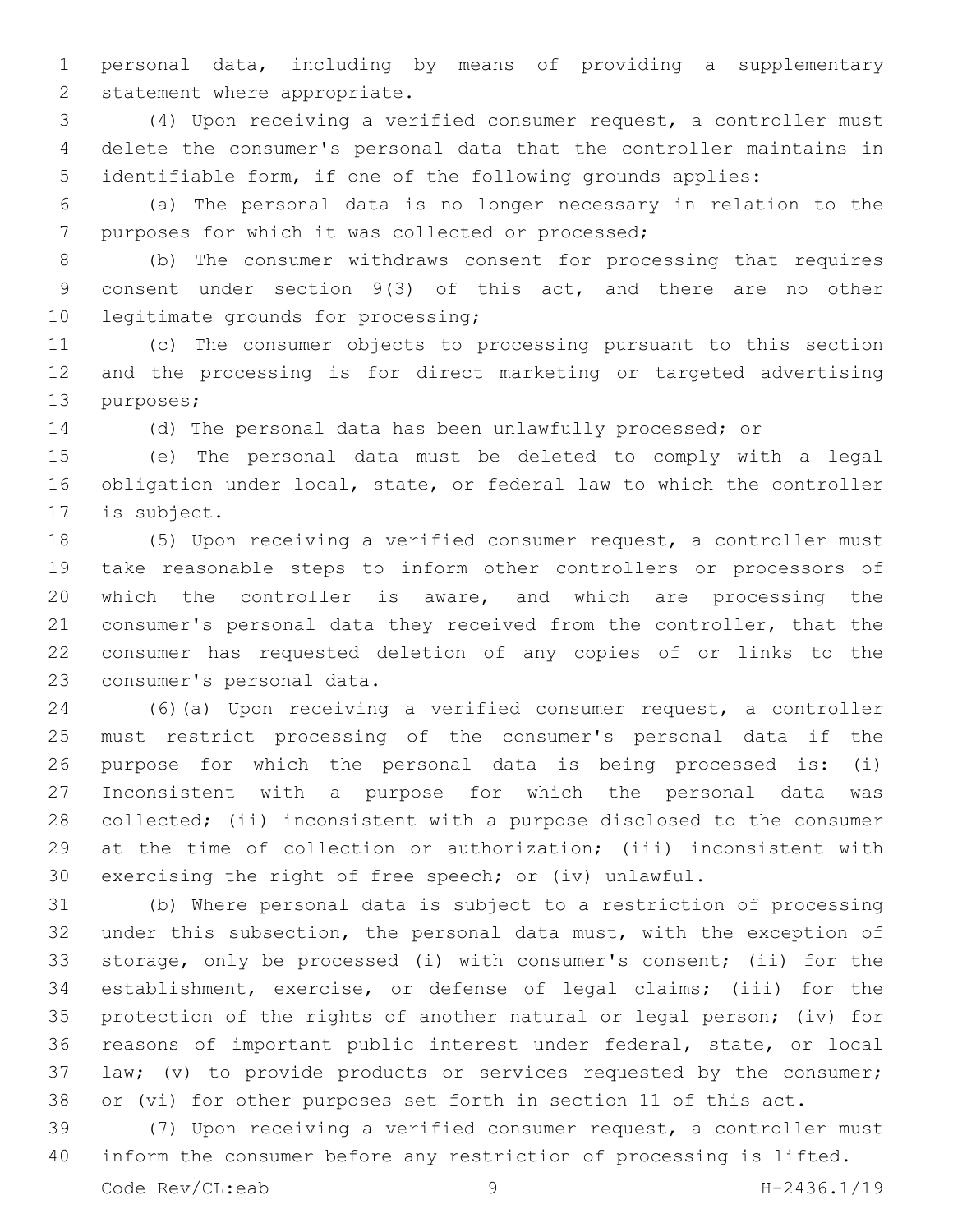(8) Upon receiving a verified consumer request, a controller must stop processing personal data of the consumer who objects to such processing, including the selling of the consumer's personal data to third parties for purposes of direct marketing or targeted 5 advertising, without regard to the source of data.

 (9) Upon receiving a verified consumer request, a controller must inform the consumer about third-party recipients or categories of third-party recipients of the consumer's personal data, including third parties that received the data through a sale.

 (10) Upon receiving a verified consumer request, a controller must take reasonable steps to communicate a consumer's objection to processing to third parties to whom the controller sold the consumer's personal data and who must honor objection requests 14 received from the controller.

 (11)(a) A controller must take action on a consumer's request without undue delay and within thirty days of receiving the request. The request fulfillment period may be extended by sixty additional days where reasonably necessary, taking into account the complexity 19 of the request.

 (b) Within thirty days of receiving a consumer request, a 21 controller must inform the consumer about:

 (i) Any fulfillment period extension, together with the reasons 23 for the delay; or

 (ii) The reasons for not taking action on the consumer's request and any possibility for internal review of the decision by the 26 controller.

 (12) A controller must communicate any correction, deletion, or restriction of processing carried out pursuant to a verified consumer request to each third party to whom the controller knows the consumer's personal data has been disclosed within one year preceding the verified request, including third parties that received the data 32 through a sale.

 (13) Information provided under this section must be provided by the controller free of charge to the consumer. Where requests from a consumer are manifestly unfounded or excessive, the controller may refuse to act on the request. The controller bears the burden of demonstrating the manifestly unfounded or excessive character of the 38 request.

 (14) Where a controller has reasonable doubts concerning the identity of the consumer making a request under this section, the Code Rev/CL:eab 10 H-2436.1/19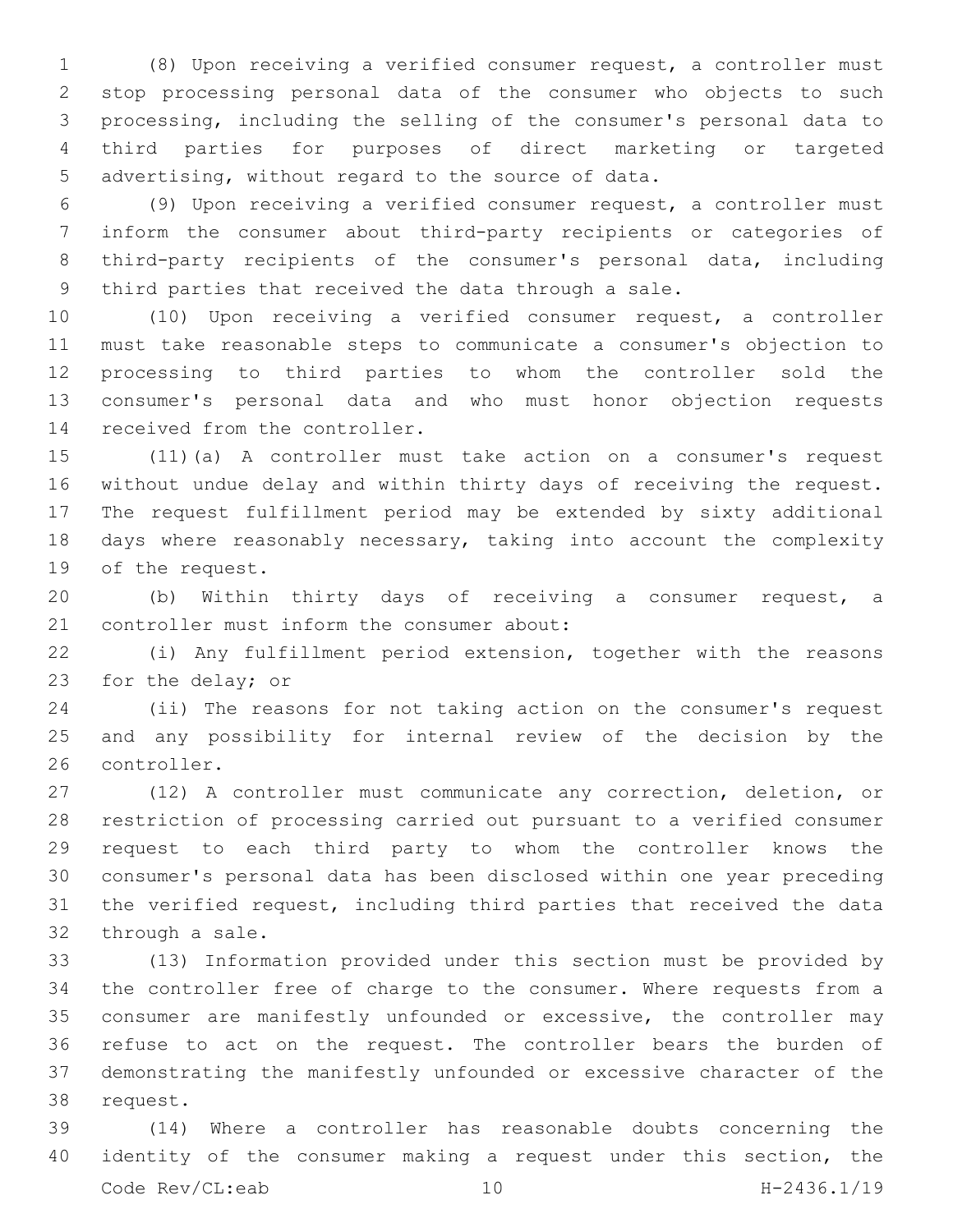controller may request the provision of additional information 2 necessary to confirm the identity of the consumer.

 (15) Requests for personal data under this section must be without prejudice to the other rights granted in this chapter.

 (16) The rights provided in this section must not adversely 6 affect the rights of others.

 (17) All policies adopted and used by a controller to comply with this section must be publicly available on the controller's web site and included in the controller's online privacy policy.

 NEW SECTION. **Sec. 7.** TRANSPARENCY. (1) Controllers must be transparent and accountable for their processing of personal data, by making available in a form that is reasonably accessible to consumers a clear, meaningful privacy notice that includes:

(a) The categories of personal data collected by the controller;

 (b) The purposes for which the categories of personal data are 16 used and disclosed to third parties, if any;

 (c) The rights that consumers may exercise pursuant to section 6 18 of this act, if any;

 (d) The categories of personal data that the controller shares 20 with third parties, if any;

 (e) The categories of third parties, if any, with whom the 22 controller shares personal data; and

 (f) The process by which a consumer may request to exercise the rights under section 6 of this act, including a process by which a consumer may appeal a controller's action with regard to the 26 consumer's request.

 (2) If a controller sells personal data to data brokers or processes personal data for direct marketing purposes, including targeted advertising, it must disclose such processing, as well as the manner in which a consumer may exercise the right to object to such processing, in a clear and conspicuous manner.

 NEW SECTION. **Sec. 8.** COMPLIANCE. (1) Controllers must develop and make publicly available an annual plan for complying with the obligations under this chapter.

 (2) A controller that has developed a compliance plan for the European general data protection regulation 2016/679 may use that plan for purposes of subsection (1) of this section.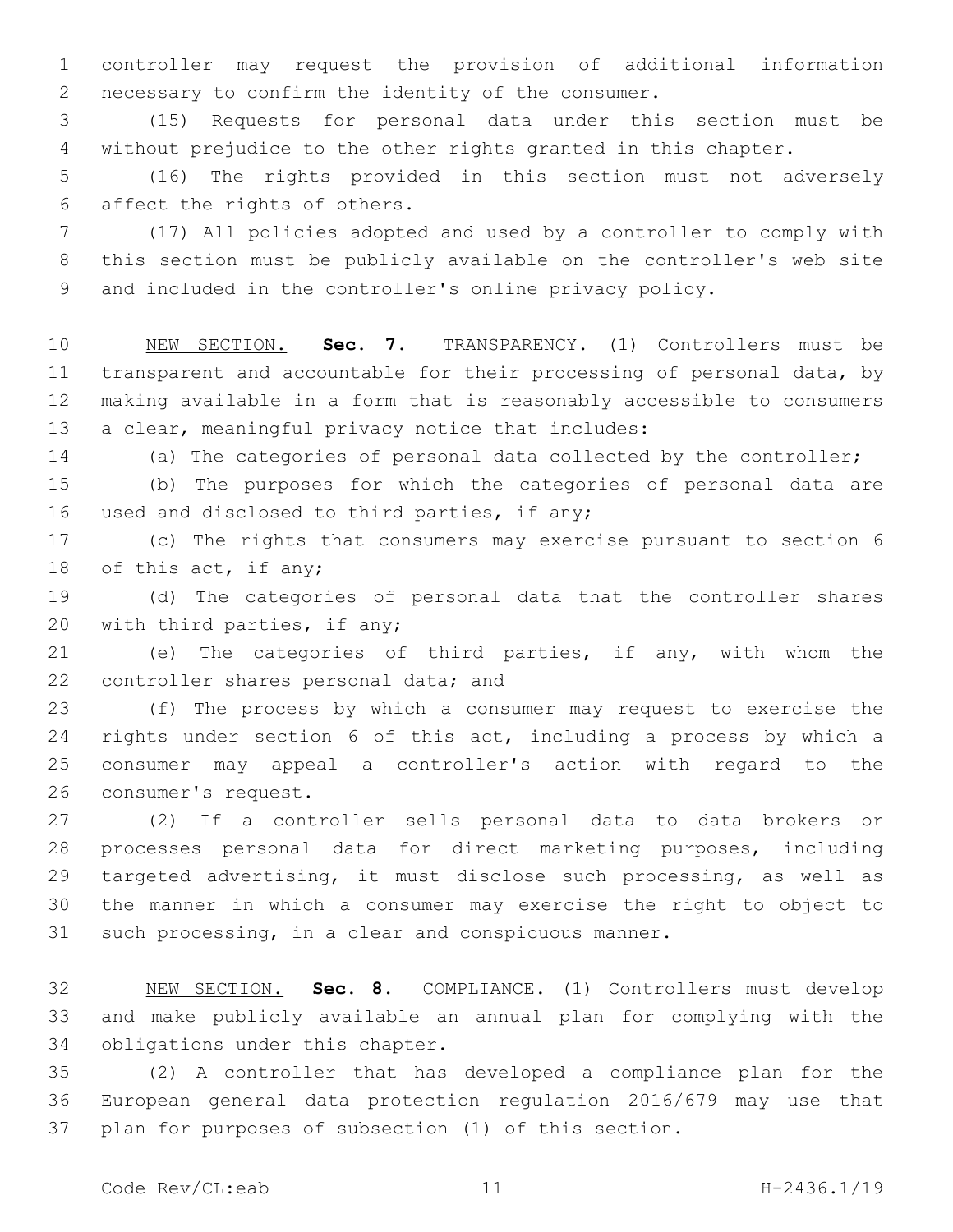(3) Controllers may report metrics on their public web site to 2 exemplify and support their compliance plans.

 NEW SECTION. **Sec. 9.** RISK ASSESSMENTS. (1) Controllers must produce a risk assessment of each of their processing activities involving personal data and an additional risk assessment any time there is a change in processing that materially increases the risk to consumers. The risk assessments must take into account the:

(a) Type of personal data to be processed by the controller;

 (b) Extent to which the personal data is sensitive data or 10 otherwise sensitive in nature; and

(c) Context in which the personal data is to be processed.

 (2) Risk assessments conducted under subsection (1) of this 13 section must:

 (a) Identify and weigh the benefits that may flow directly and 15 indirectly from the processing to the controller, consumer, other stakeholders, and the public, against the potential risks to the 17 rights of the consumer associated with the processing, as mitigated 18 by safequards that can be employed by the controller to reduce risks; 19 and

 (b) Factor in the use of deidentified data and the reasonable expectations of consumers, as well as the context of the processing and the relationship between the controller and the consumer whose 23 personal data will be processed.

 (3) If the risk assessment conducted under subsection (1) of this section determines that the potential risks of privacy harm to consumers are substantial and outweigh the interests of the 27 controller, consumer, other stakeholders, and the public in processing the personal data of the consumer, the controller may only engage in such processing with the consent of the consumer. To the extent the controller seeks consumer consent for processing, consent 31 must be as easy to withdraw as to give.

 (4) Processing data for a business purpose must be described in the risk assessment, but is presumed permissible unless: (a) It involves the processing of sensitive data; (b) the risk of processing cannot be reduced through the use of appropriate administrative and technical safeguards; (c) consent was not given; or (d) processing is 37 inconsistent with the consent given.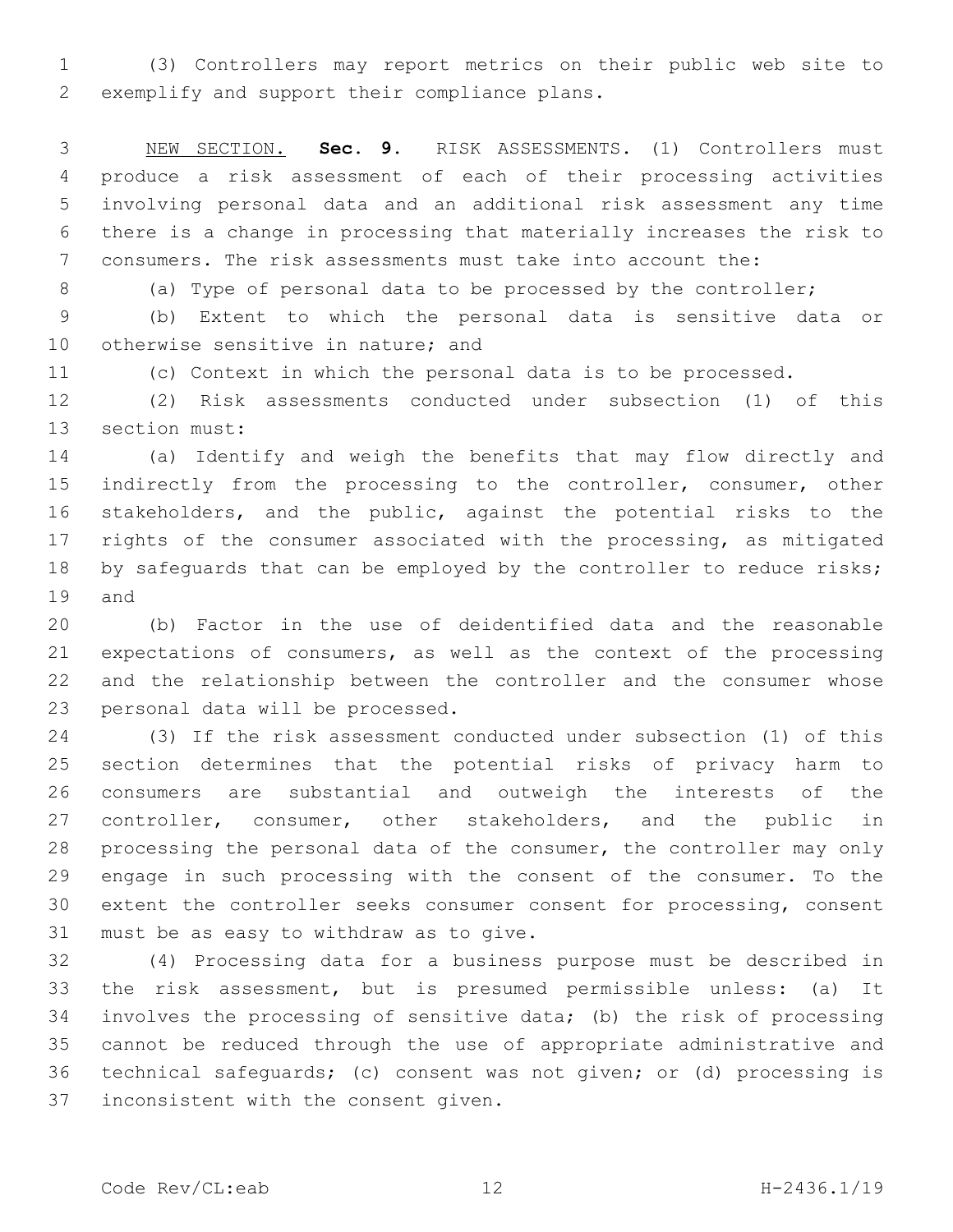(5) The controller must make the risk assessment available to the attorney general upon request. Risk assessments are confidential and exempt from public inspection and copying under chapter 42.56 RCW.

 NEW SECTION. **Sec. 10.** DEIDENTIFIED DATA. A controller or processor that uses, sells, or shares deidentified data shall:

 (1) Provide by contract that third parties must not reidentify deidentified data received from a controller or a processor;

 (2) Exercise reasonable oversight to monitor compliance with any contractual commitments to which deidentified data is subject; and

 (3) Take appropriate steps to address any breaches of contractual commitments to which deidentified data is subject.

 NEW SECTION. **Sec. 11.** EXEMPTIONS. (1) The obligations imposed on controllers or processors under this chapter do not restrict a controller's or processor's ability to:

 (a) Engage in processing that is necessary for reasons of public health interest, where the processing: (i) Is subject to suitable and specific measures to safeguard consumer rights; and (ii) is under the responsibility of a professional subject to confidentiality 19 obligations under federal, state, or local law;

 (b) Engage in processing that is necessary for archiving purposes in the public interest, scientific or historical research purposes, or statistical purposes, where the deletion of personal data is likely to render impossible or seriously impair the achievement of 24 the objectives of the processing;

 (c) Comply with federal, state, or local laws, rules, or 26 regulations;

 (d) Comply with a civil, criminal, or regulatory inquiry, investigation, subpoena, or summons by federal, state, local, or 29 other governmental authorities;

(e) Establish, exercise, or defend legal claims;

31 (f) Safequard intellectual property rights;

 (g) Temporarily prevent, detect, or respond to security 33 incidents;

 (h) Protect against malicious, deceptive, fraudulent, or illegal activity, or identify, investigate, or prosecute those responsible 36 for that illegal activity;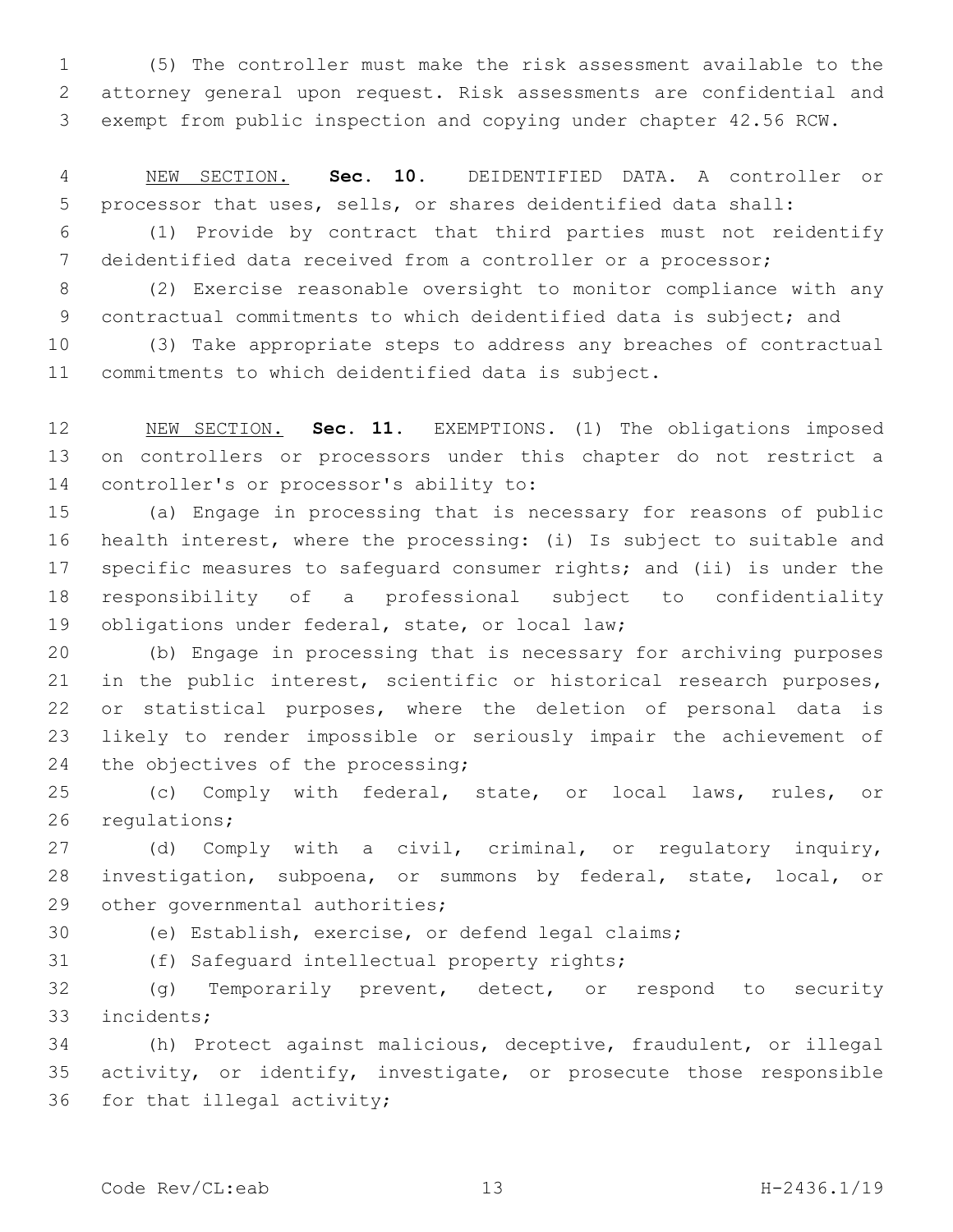(i) Perform a contract to which the consumer is a party or in order to take steps at the request of the consumer prior to entering 3 into a contract;

 (j) Protect the vital interests of the consumer or of another 5 natural person;

 (k) Process personal data of a consumer for one or more specific purposes where the consumer has given and not withdrawn their consent 8 to the processing; or

 (l) Assist another controller, processor, or third party with any 10 of the activities under this subsection.

 (2) The obligations imposed on controllers or processors under this chapter do not apply where compliance by the controller or processor with this chapter would violate an evidentiary privilege under Washington law and do not prevent a controller or processor from providing personal data concerning a consumer to a person covered by an evidentiary privilege under Washington law as part of a 17 privileged communication.

 (3) A controller or processor that discloses personal data to a third-party controller or processor in compliance with the requirements of this chapter is not in violation of this chapter, including under section 13 of this act, if the recipient processes such personal data in violation of this chapter, provided that, at the time of disclosing the personal data, the disclosing controller or processor did not have actual knowledge that the recipient intended to commit a violation. A third-party controller or processor receiving personal data from a controller or processor is likewise not liable under this chapter, including under section 13 of this act, for the obligations of a controller or processor to which it 29 provides services.

 (4) This chapter does not require a controller or processor to do 31 the following:

32 (a) Reidentify deidentified data;

 (b) Retain, link, or combine personal data concerning a consumer that it would not otherwise retain, link, or combine in the ordinary 35 course of business;

 (c) Comply with a request to exercise any of the rights under section 6 of this act if the controller is unable to verify, using commercially reasonable efforts, the identity of the consumer making 39 the request.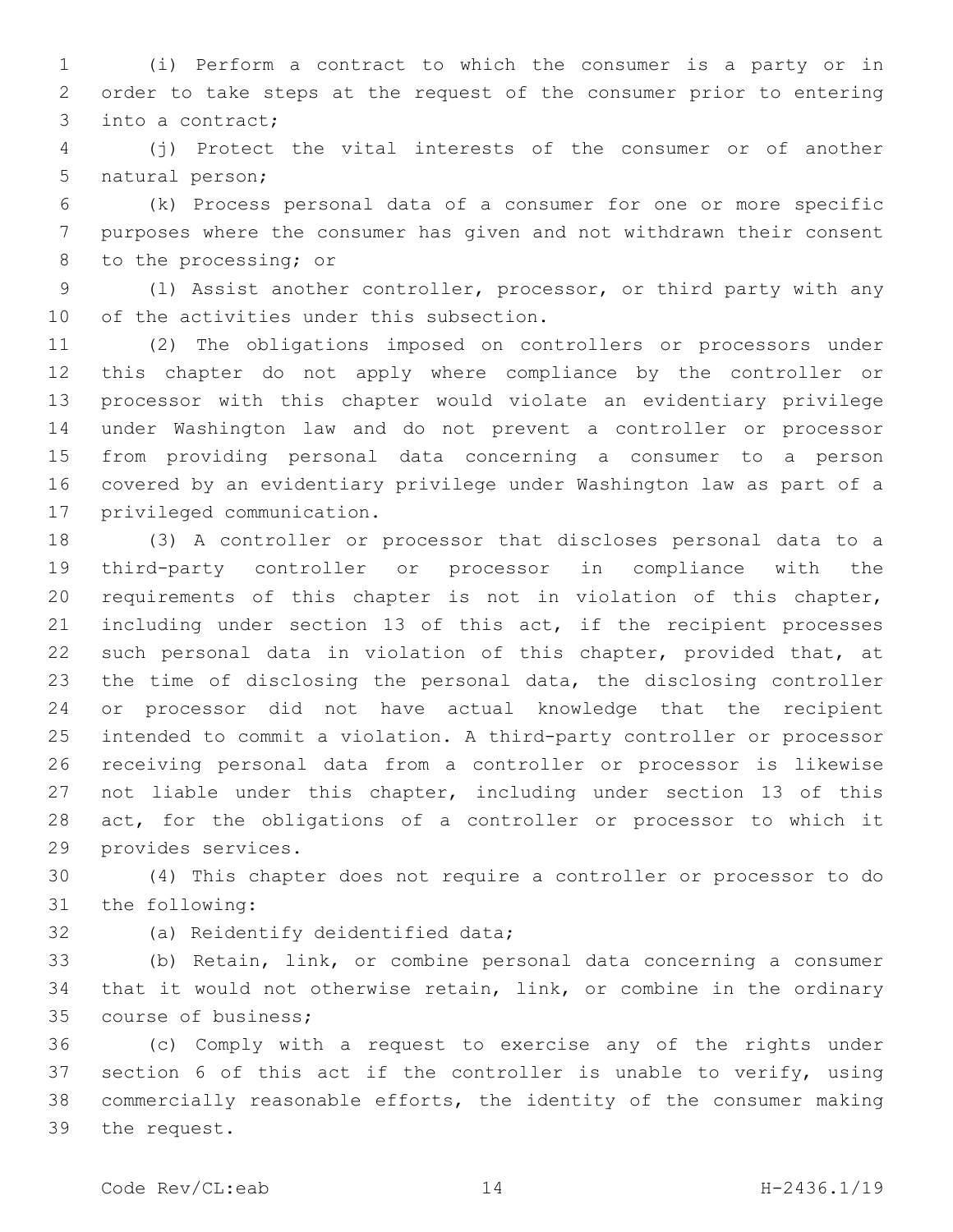(5) Obligations imposed on controllers and processors under this 2 chapter do not:

(a) Adversely affect the rights or freedoms of any persons; or

 (b) Apply to the processing of personal data by a natural person in the course of a purely personal or household activity.

 NEW SECTION. **Sec. 12.** FACIAL RECOGNITION. (1) Prior to using facial recognition technology, controllers and processors must verify, through independent third-party testing or auditing, that no statistically significant variation occurs in the accuracy of the facial recognition technology on the basis of race, skin tone, ethnicity, gender, or age of the individuals portrayed in testing images.

 (2) Controllers may not use facial recognition for profiling and must employ meaningful human review prior to making final decisions based on the use of facial recognition technology where final decisions produce legal effects or similarly significant effects concerning consumers, including, but not limited to, denial of consequential service or support, such as financial and lending services, housing, insurance, education enrollment, criminal justice, employment opportunities, and health care services.

 (3) Processors that provide facial recognition services must provide documentation that includes general information that explains the capabilities and limitations of the technology in terms that reasonable customers and consumers can understand.

 (4) Processors that provide facial recognition services must prohibit, in the contract required by section 5 of this act, the use of such facial recognition services by controllers to unlawfully discriminate under federal or state law against individual consumers 29 or groups of consumers.

 (5) Controllers must obtain consent from consumers prior to deploying facial recognition services in physical premises open to the public. The placement of conspicuous notice in physical premises that clearly conveys that facial recognition services are being used does not constitute a consumer's clear and affirmative consent to the use of facial recognition services when that consumer enters a premises that have such a notice. Active, informed consumer consent is required before facial recognition may be used or any data resulting from the use of facial recognition may be processed.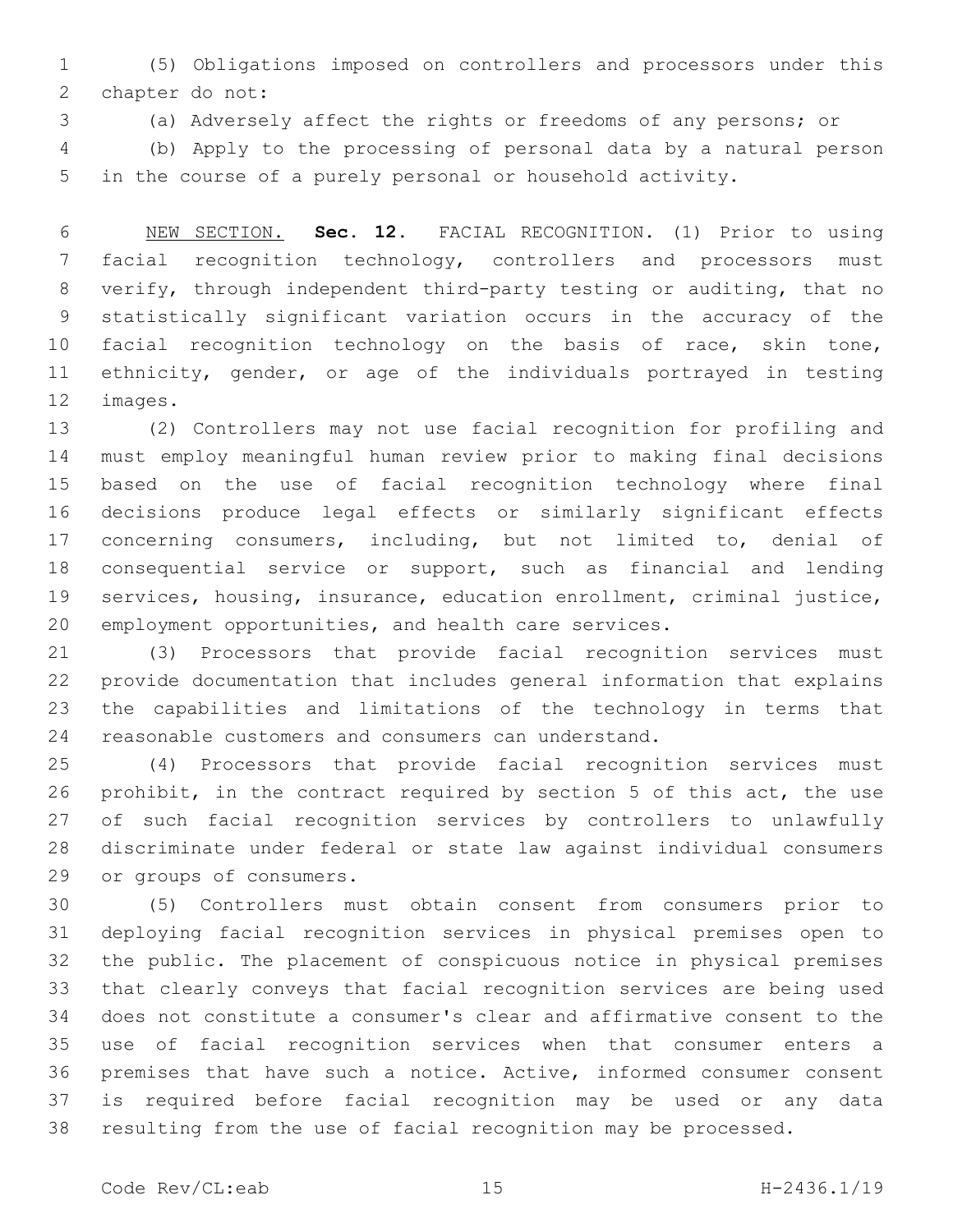(6) Providers of commercial facial recognition services that make their technology available as an online service for developers and customers to use in their own scenarios must make available an application programming interface or other technical capability, chosen by the provider, to enable third parties that are legitimately engaged in independent testing to conduct reasonable tests of those facial recognition services for accuracy and unfair bias. Providers must track and make reasonable efforts to correct instances of bias 9 identified by this independent testing.

 (7) Controllers, processors, and providers of facial recognition services must notify consumers if an automated decision system makes decisions affecting the constitutional or legal rights, duties, or 13 privileges of any Washington resident.

 (8) Unless required by a court order, nothing in this section requires providers of facial recognition services to reveal proprietary data, trade secrets, intellectual property, or information that increases the risk of cyberattacks, including cyberattacks related to unique methods of conducting business, data unique to the product or services, or determination of prices or 20 rates to be charged for products or services.

 NEW SECTION. **Sec. 13.** LIABILITY. Where more than one controller or processor, or both a controller and a processor, involved in the same processing, is in violation of this chapter, the liability must be allocated among the parties according to principles of comparative fault, unless liability is otherwise allocated by contract among the parties.

 NEW SECTION. **Sec. 14.** ENFORCEMENT. (1) The legislature finds that the practices covered by this chapter are matters vitally affecting the public interest for the purpose of applying the consumer protection act, chapter 19.86 RCW. A violation of this chapter is not reasonable in relation to the development and preservation of business and is an unfair or deceptive act in trade or commerce and an unfair method of competition for the purpose of applying the consumer protection act, chapter 19.86 RCW.

 (2) The attorney general may bring an action in the name of the state, or as parens patriae on behalf of persons residing in the 37 state, to enforce this chapter.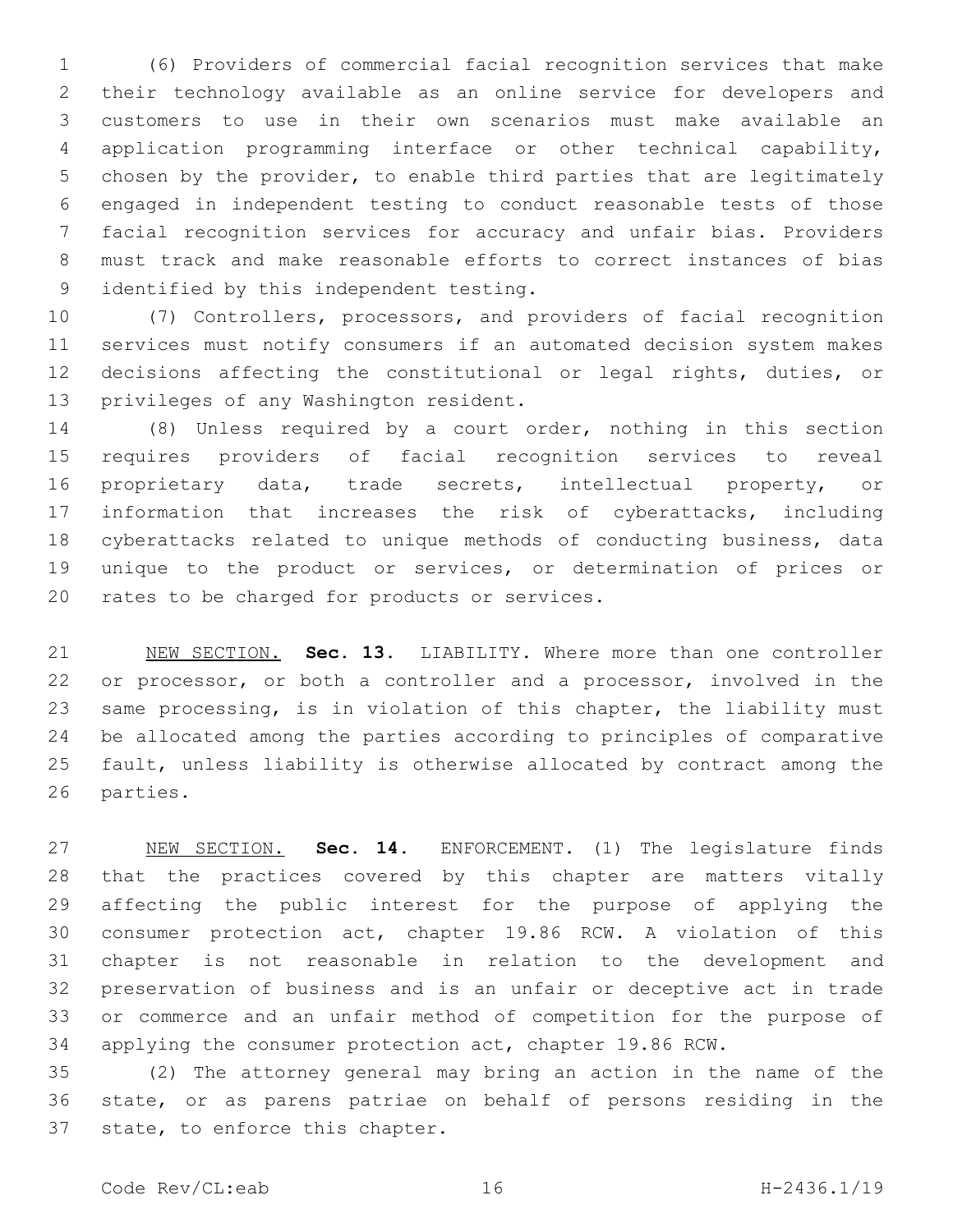(3) Prior to bringing an action for violations of this chapter, a consumer must provide a controller with a written notice identifying the specific provisions of this chapter that the consumer alleges have been or are being violated. In the event a cure is possible and the controller does not cure the noticed violation within thirty days, the consumer must notify the attorney general of the consumer's 7 intent to bring an action.

(4) Upon receiving such notice, the attorney general must either:

 (a) Notify the consumer within thirty days that the attorney general intends to bring an action under subsections (1) and (2) of this section and that the consumer may not proceed with a separate 12 action; or

 (b) Refrain from acting within thirty days and allow the consumer 14 to bring an action.

 (5) In an action brought under this chapter, each party is responsible for its own attorney's fees and legal costs.

 (6) A controller or processor is in violation of this chapter if it fails to cure any alleged violation of this chapter within thirty days after receiving notice of alleged noncompliance. Curing a violation entails instituting mitigations to stop an ongoing violation such that there is minimal likelihood of negative impact on 22 consumers that were affected by the violation.

 (7) Any controller or processor that violates this chapter is subject to an injunction and liable for a civil penalty of not more than two thousand five hundred dollars for each violation or seven thousand five hundred dollars for each intentional violation.

 (8) The consumer privacy account is created in the state treasury. All receipts from the imposition of civil penalties pursuant to an action by the attorney general under this chapter must be deposited into the account. Moneys in the account may be spent only after appropriation. Expenditures from the account may be used to fund the office of privacy and data protection as established 33 under RCW 43.105.369.

 **Sec. 15.** RCW 43.105.369 and 2016 c 195 s 2 are each amended to 35 read as follows:

 (1) The office of privacy and data protection is created within the office of the state chief information officer. The purpose of the office of privacy and data protection is to serve as a central point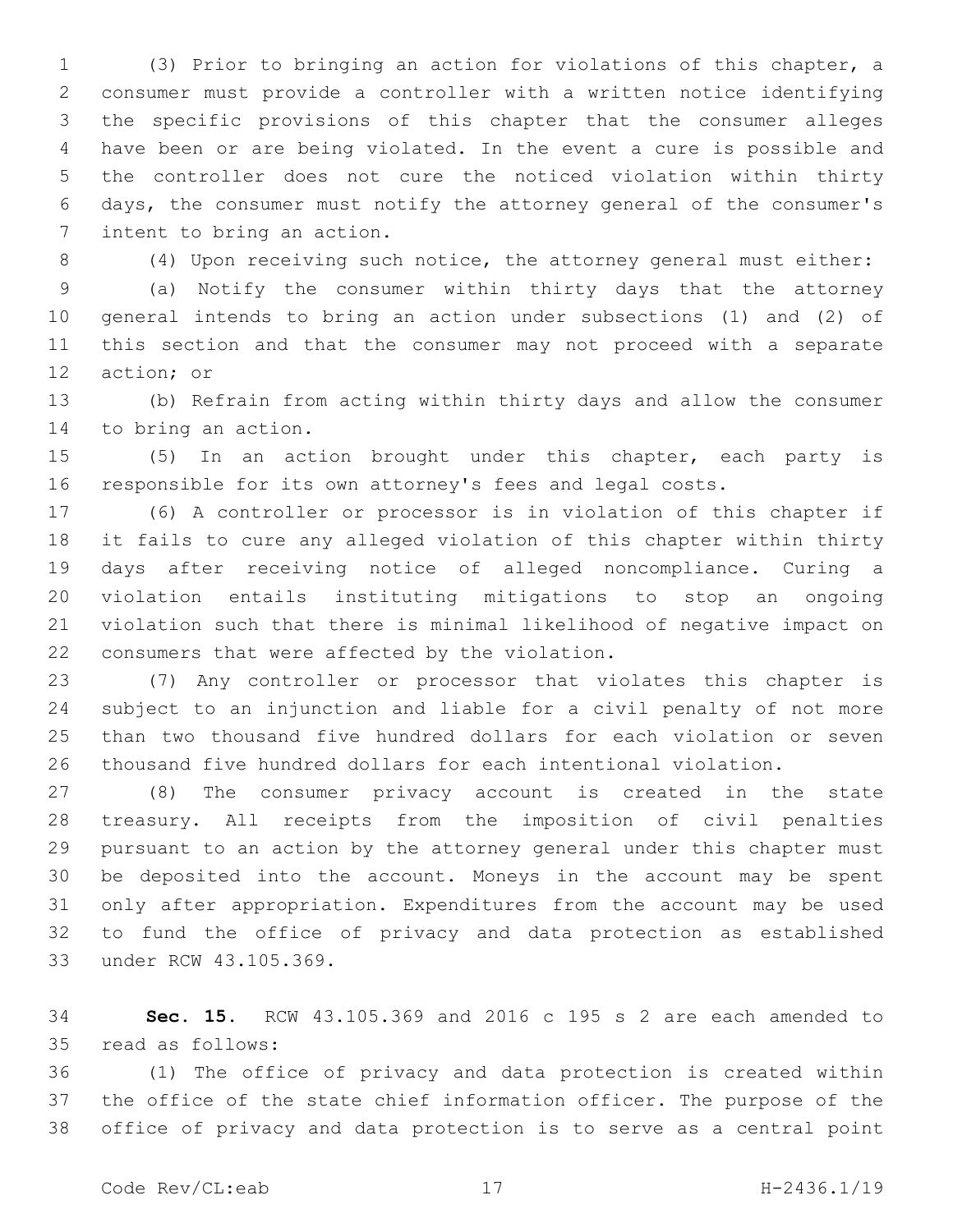of contact for state agencies on policy matters involving data 2 privacy and data protection.

 (2) The director shall appoint the chief privacy officer, who is the director of the office of privacy and data protection.

 (3) The primary duties of the office of privacy and data 6 protection with respect to state agencies are:

7 (a) To conduct an annual privacy review;

 (b) To conduct an annual privacy training for state agencies and 9 employees;

(c) To articulate privacy principles and best practices;

 (d) To coordinate data protection in cooperation with the agency; 12 and

 (e) To participate with the office of the state chief information officer in the review of major state agency projects involving 15 personally identifiable information.

 (4) The office of privacy and data protection must serve as a resource to local governments and the public on data privacy and 18 protection concerns by:

 (a) Developing and promoting the dissemination of best practices for the collection and storage of personally identifiable information, including establishing and conducting a training program 22 or programs for local governments; and

 (b) Educating consumers about the use of personally identifiable information on mobile and digital networks and measures that can help 25 protect this information.

 (5) By December 1, 2016, and every four years thereafter, the office of privacy and data protection must prepare and submit to the legislature a report evaluating its performance. The office of privacy and data protection must establish performance measures in its 2016 report to the legislature and, in each report thereafter, demonstrate the extent to which performance results have been achieved. These performance measures must include, but are not 33 limited to, the following:

 (a) The number of state agencies and employees who have 35 participated in the annual privacy training;

 (b) A report on the extent of the office of privacy and data protection's coordination with international and national experts in 38 the fields of data privacy, data protection, and access equity;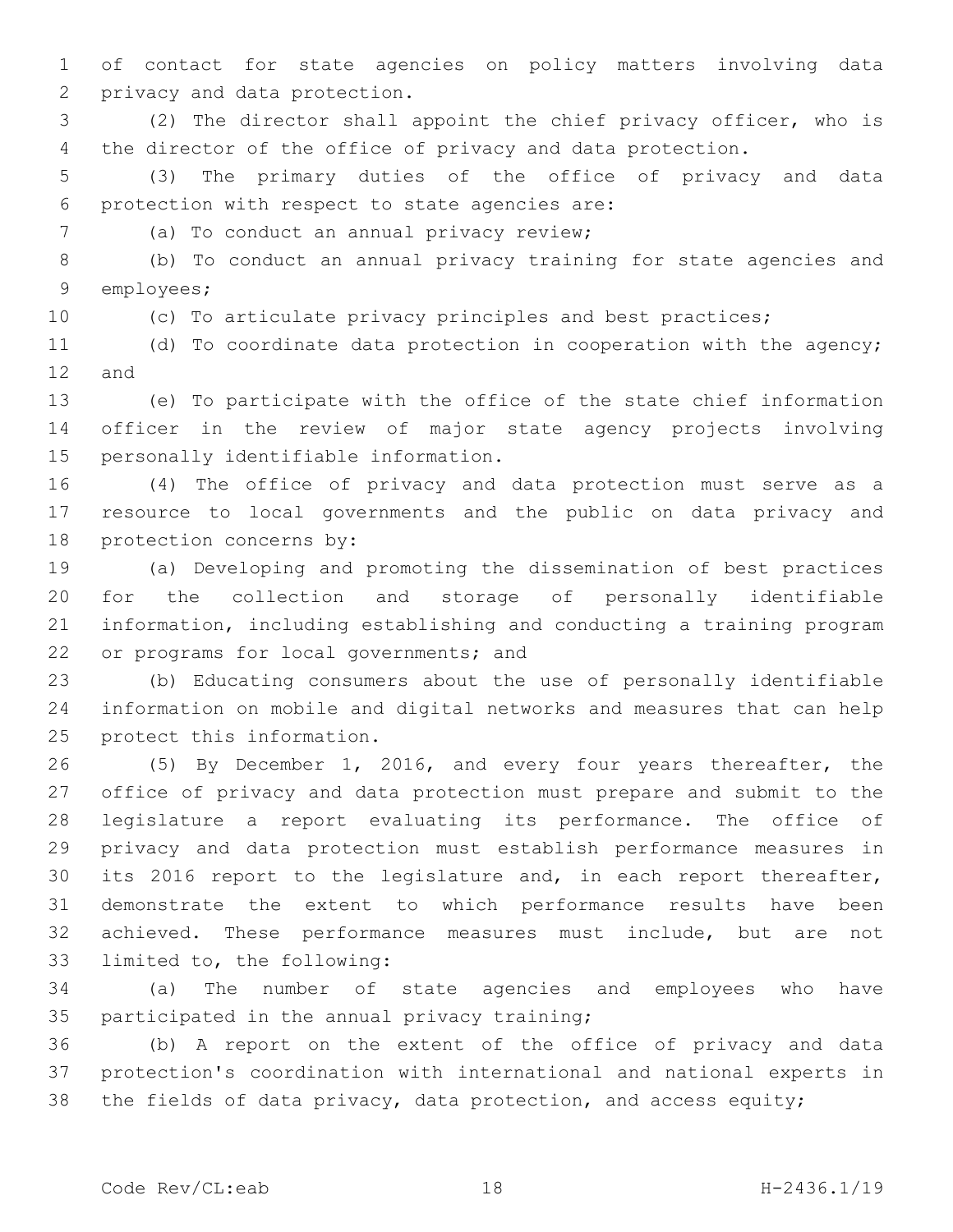(c) A report on the implementation of data protection measures by state agencies attributable in whole or in part to the office of privacy and data protection's coordination of efforts; and

 (d) A report on consumer education efforts, including but not limited to the number of consumers educated through public outreach efforts, as indicated by how frequently educational documents were accessed, the office of privacy and data protection's participation in outreach events, and inquiries received back from consumers via 9 telephone or other media.

 (6) Within one year of June 9, 2016, the office of privacy and data protection must submit to the joint legislative audit and review committee for review and comment the performance measures developed under subsection (5) of this section and a data collection plan.

 (7) The office of privacy and data protection shall submit a report to the legislature on the: (a) Extent to which telecommunications providers in the state are deploying advanced telecommunications capability; and (b) existence of any inequality in access to advanced telecommunications infrastructure experienced by residents of tribal lands, rural areas, and economically distressed communities. The report may be submitted at a time within the discretion of the office of privacy and data protection, at least once every four years, and only to the extent the office of privacy and data protection is able to gather and present the information 24 within existing resources.

 (8) The office of privacy and data protection must conduct an analysis on the public sector use of facial recognition. By September 30, 2022, the office of privacy and data protection must submit a 28 report of its findings to the appropriate committees of the legislature.

 (9) The office of privacy and data protection, in consultation with the attorney general, must by rule (a) clarify definitions of this chapter as necessary, and (b) create exemption eligibility requirements for small businesses and research institutions.

 NEW SECTION. **Sec. 16.** A new section is added to chapter 9.73 35 RCW to read as follows:

 (1) State and local government agencies may not use facial recognition technology to engage in ongoing surveillance of specified individuals in public places, unless such a use is in support of law enforcement activities and either: (a) A court issued a warrant based Code Rev/CL:eab 19 H-2436.1/19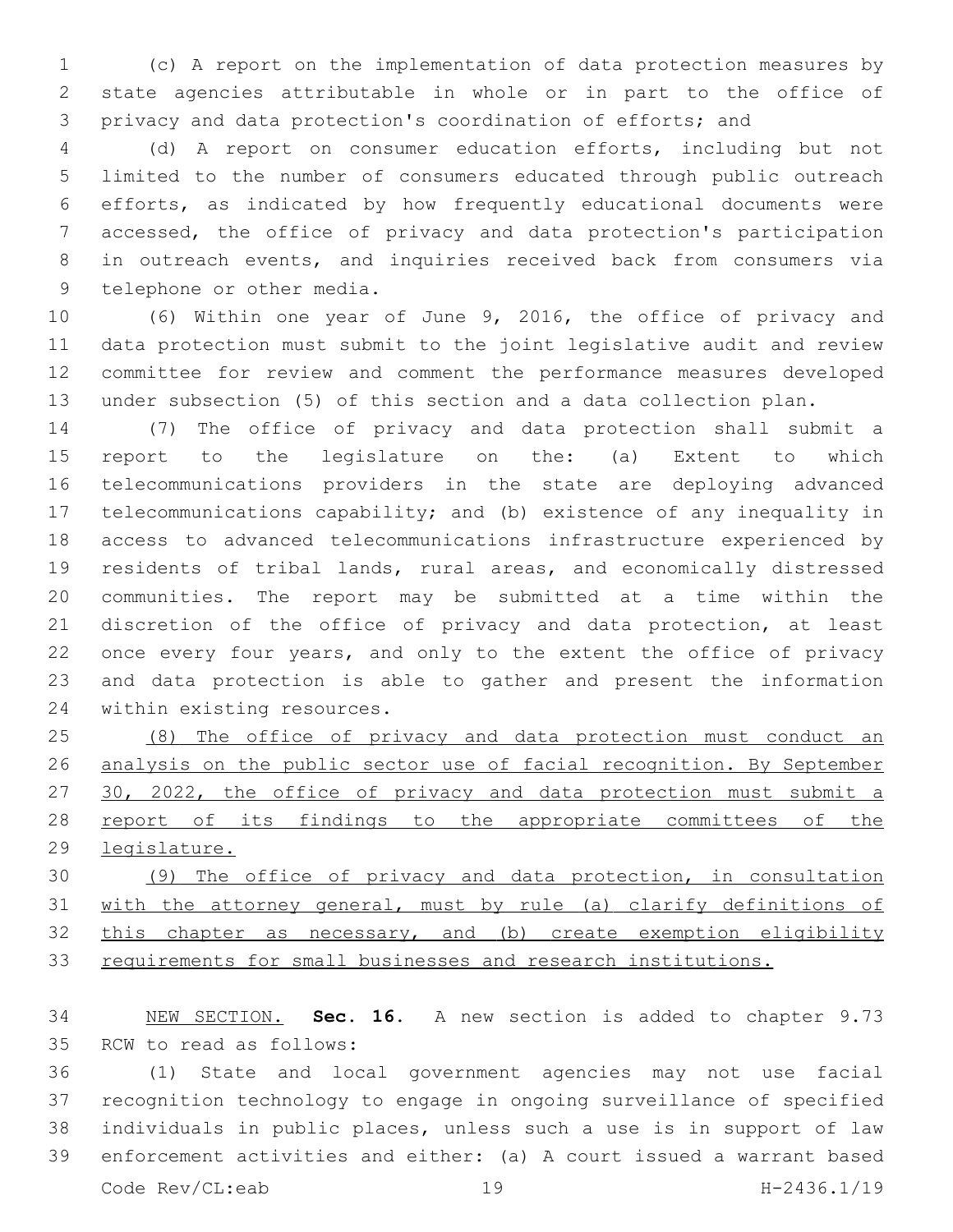on probable cause to permit the use of facial recognition technology for that surveillance during a specified time frame; or (b) there is an emergency involving imminent danger or risk of death or serious injury to a person.4

5 (2) For purposes of this section, "facial recognition" has the 6 same meaning as in section 3 of this act.

 NEW SECTION. **Sec. 17.** PREEMPTION. This chapter supersedes and preempts laws, ordinances, regulations, or the equivalent adopted by any local entity regarding the processing of personal data by controllers or processors.

11 NEW SECTION. **Sec. 18.** Sections 1 through 14 and 17 of this act 12 constitute a new chapter in Title 19 RCW.

 NEW SECTION. **Sec. 19.** If any provision of this act or its application to any person or circumstance is held invalid, the remainder of the act or the application of the provision to other persons or circumstances is not affected.

17 NEW SECTION. **Sec. 20.** If any provision of this act is found to 18 be in conflict with federal or state law or regulations, the 19 conflicting provision of this act is declared to be inoperative.

20 NEW SECTION. **Sec. 21.** This act is subject to appropriations in 21 the omnibus appropriations act.

22 NEW SECTION. **Sec. 22.** This act takes effect July 30, 2020."

23 Correct the title.

EFFECT: (1) Sets forth the principle that consumers retain ownership interest in their personal data, including personal data that undergoes processing, and enumerates specific consumer rights with regard to processing of personal data.

(2) Includes in the definition of "business purpose" notifying consumers of illegal activity that impacts personal data.

(3) Provides in the definition of "consent" that it must be a freely given indication of a consumer's agreement to the processing of personal data.

(4) Eliminates the exclusion of certain activities from the meaning of "sells or licenses" within the definition of "data broker."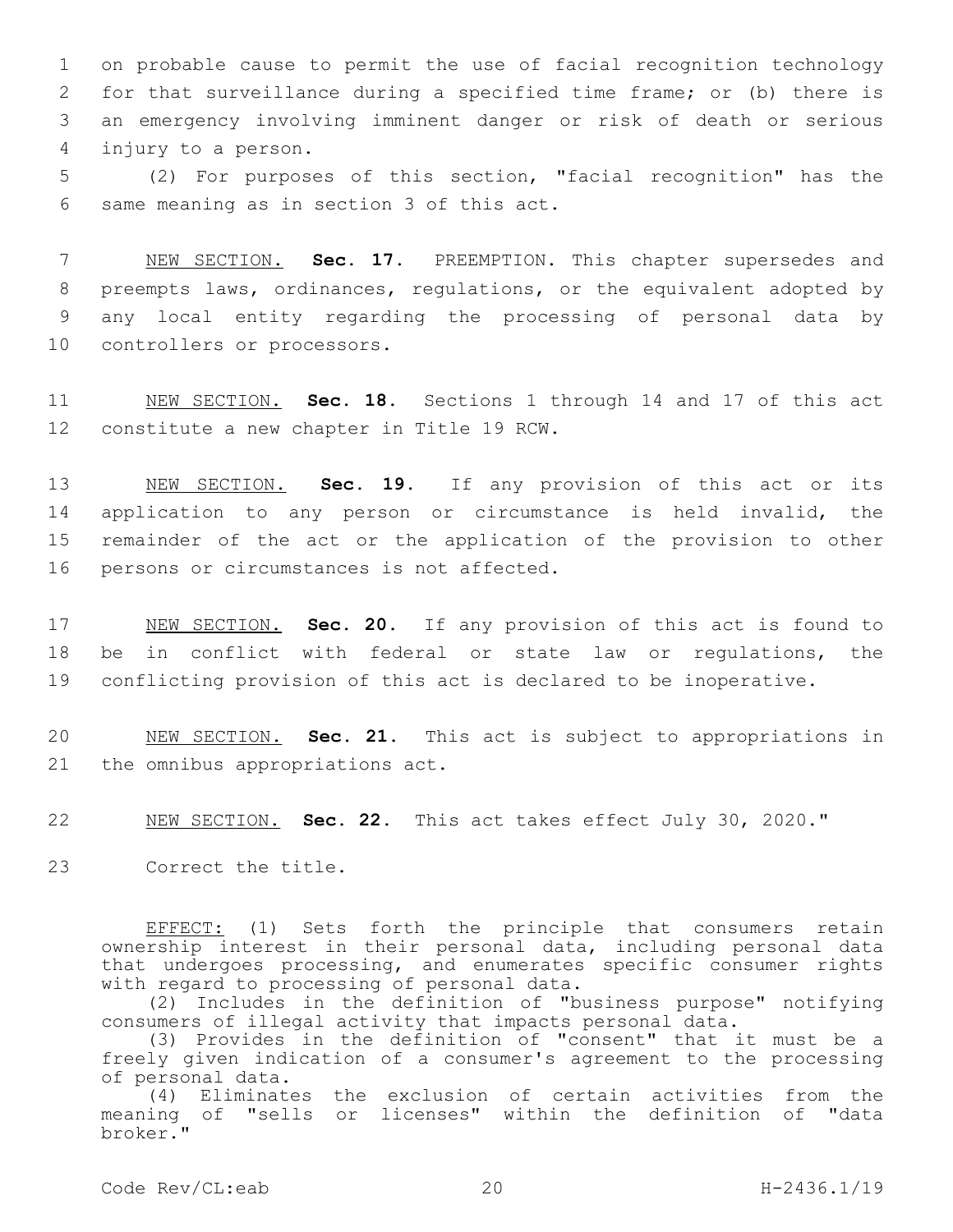(5) Modifies the definition of "identified or identifiable natural person" to include referencing a person by certain identifiers.

(6) Adds a definition of "legal effects" to mean denial of consequential services or support, such as financial and lending services, housing, criminal justice, health care services, and other similarly significant effects.

(7) Removes the exclusion of publicly available information from the definition of "personal data."

(8) Provides that "sale" does not include the disclosure or transfer of personal data as an asset that is part of a merger, acquisition, or bankruptcy, if consumers are notified of the transfer of their data and their rights.

(9) Eliminates the thresholds that a legal entity must meet in order for the obligations set forth in the bill to apply to that legal entity.

(10) Provides that certain information is exempt from the provisions of the bill only if it is collected, used, disclosed, maintained, or processed in compliance with and solely for the purposes of the specified statutory provisions applicable to that information.

(11) Specifies that third parties are responsible for assisting controllers and processors in meeting their obligations under the bill with regard to personal data third parties receive from controllers or processors.

(12) Provides that a consumer retains ownership interest in the consumer's personal data processed by a controller or a processor and may exercise any of the consumer rights by submitting to a controller a verified request that specifies which rights the consumer wishes to exercise.

(13) Modifies the right to deletion by removing references to business purposes for processing and instead referring to the purposes for which personal data was collected or processed and other legitimate grounds for processing, and by eliminating the circumstances in which the right to deletion does not apply.

(14) Removes the requirement to take into account the business purposes of the processing when completing incomplete personal data.

(15) Sets forth additional circumstances under which a controller must restrict processing.

(16) Modifies the right to data portability by incorporating it in the provisions related to the right of access and exemptions.

(17) Provides that a controller must stop processing personal data of the objecting consumer regardless of whether the processing is for targeted advertising or other purposes.

(18) Eliminates the provisions that allow controllers to consider whether communicating certain consumer requests to third parties is<br>functionally impractical, technically infeasible, or involves functionally impractical, technically infeasible, or involves disproportionate effort.

(19) Provides that a controller must make publicly available all policies adopted and used by the controller to comply with the provision related to consumer rights.

(20) Removes the authorization for controllers to charge a reasonable fee when complying with manifestly unfounded or repetitive consumer requests.

(21) Provides that a controller's privacy notice must include information about the process by which consumers may exercise their rights or appeal the controller's actions with regard to consumer requests.

(22) Requires controllers to develop and make publicly available an annual plan for complying with the obligations under the bill, and